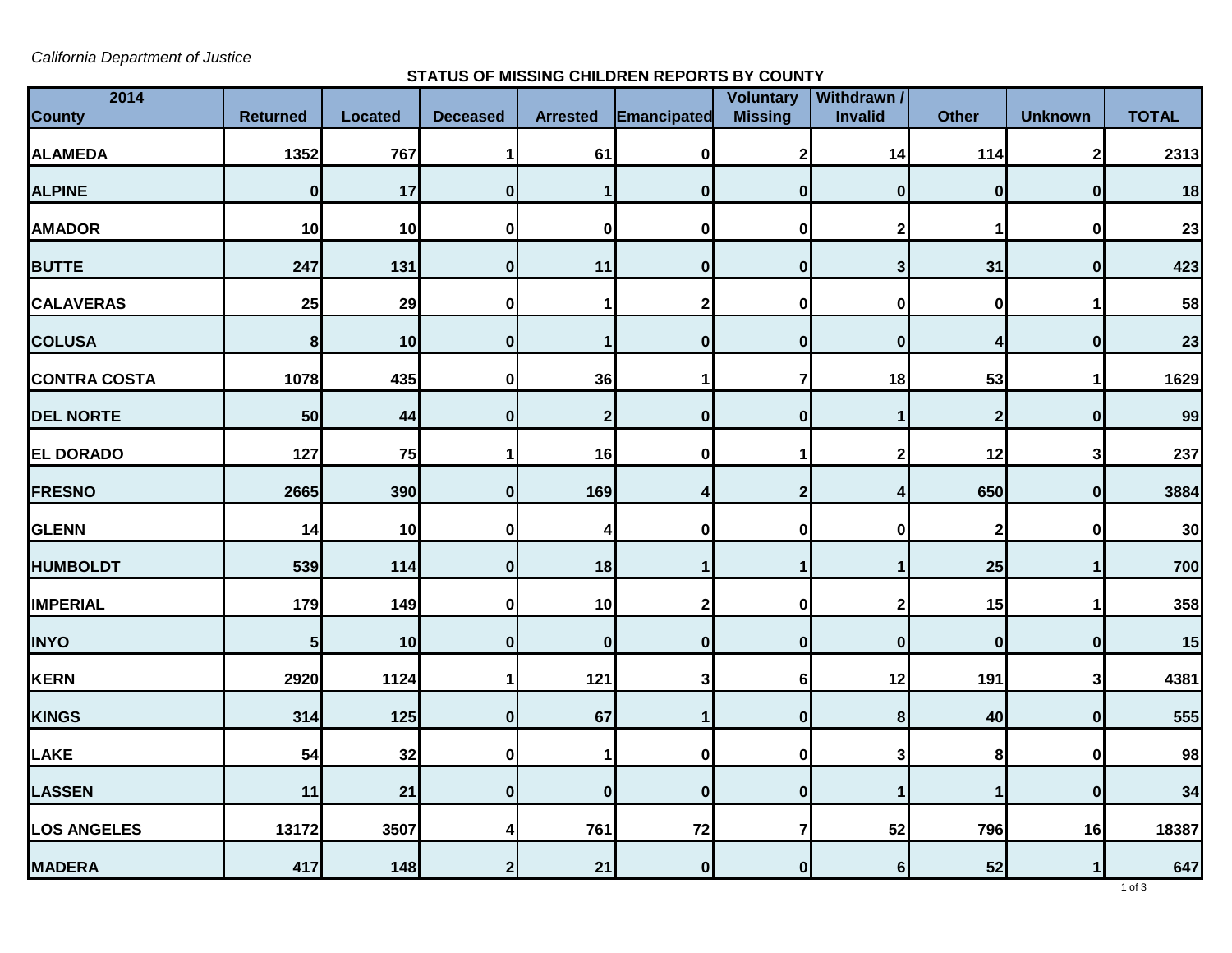*California Department of Justice*

**STATUS OF MISSING CHILDREN REPORTS BY COUNTY**

| 2014                   | <b>Returned</b> | <b>Located</b> | <b>Deceased</b> | <b>Arrested</b> | Emancipated  | <b>Voluntary</b><br><b>Missing</b> | Withdrawn /<br>Invalid | <b>Other</b> | <b>Unknown</b> | <b>TOTAL</b> |
|------------------------|-----------------|----------------|-----------------|-----------------|--------------|------------------------------------|------------------------|--------------|----------------|--------------|
| <b>County</b>          |                 |                |                 |                 |              |                                    |                        |              |                |              |
| <b>MARIN</b>           | 142             | 56             | 1               | 5               |              | $\mathbf{0}$                       | $\mathbf{2}$           | 7            | 0              | 214          |
| <b>MARIPOSA</b>        | $6\phantom{1}$  | 19             | $\mathbf{0}$    | 3               | $\mathbf 0$  | $\boldsymbol{0}$                   | $\bf{0}$               | $\mathbf{0}$ | $\mathbf 0$    | 28           |
| <b>MENDOCINO</b>       | 67              | $71$           | $\bf{0}$        | 11              | $\bf{0}$     | 0                                  | $\bf{0}$               | 15           | 0              | 164          |
| <b>MERCED</b>          | 617             | 279            | $\mathbf{1}$    | 42              | $\bf{0}$     |                                    | 98                     | 25           | $\mathbf 0$    | 1063         |
| <b>MODOC</b>           | 5               | 3 <sup>1</sup> | $\bf{0}$        |                 | 0            | $\mathbf{0}$                       | $\mathbf{2}$           | $\mathbf 0$  | 0              | 11           |
| <b>MONO</b>            | $\mathbf 0$     | $\mathbf{0}$   | $\pmb{0}$       | $\bf{0}$        | $\bf{0}$     | $\mathbf{0}$                       | $\bf{0}$               | $\mathbf 0$  | $\bf{0}$       | $\bf{0}$     |
| <b>MONTEREY</b>        | 469             | 118            | $\mathbf 0$     | 15              | 0            | $\bf{0}$                           | $\mathbf{2}$           | 55           | 0              | 659          |
| <b>NAPA</b>            | 87              | 32             | $\pmb{0}$       | 15              | $\bf{0}$     | $\mathbf{0}$                       | $\bf{0}$               | 12           | $\bf{0}$       | 146          |
| <b>NEVADA</b>          | 105             | 41             | $\mathbf 0$     | 12              | 0            | $\bf{0}$                           | 0                      | 5            | 1              | 164          |
| <b>ORANGE</b>          | 3340            | 1043           | 8               | 157             |              | 9                                  | 10                     | 292          | $\mathbf 2$    | 4862         |
| <b>PLACER</b>          | 228             | 259            | $\pmb{0}$       | 15              | 0            | $\mathbf{0}$                       | 40                     | 35           | 8              | 585          |
| <b>PLUMAS</b>          | $6 \mid$        | 8 <sup>1</sup> | $\pmb{0}$       | $\bf{0}$        | $\bf{0}$     | $\mathbf{0}$                       | $\bf{0}$               | $\bf{0}$     | $\bf{0}$       | 14           |
| <b>RIVERSIDE</b>       | 3725            | 1306           | 4               | 127             | 12           |                                    | 29                     | 122          | 1              | 5327         |
| <b>SACRAMENTO</b>      | 3356            | 896            | $\mathbf{1}$    | 166             | $\mathbf{2}$ | 28                                 | 10                     | 268          | 8 <sup>1</sup> | 4735         |
| <b>SAN BENITO</b>      | 48              | 34             | 0               | $\mathbf 2$     | 0            | $\mathbf{0}$                       | 2                      | 10           | 0              | 96           |
| <b>SAN BERNARDINO</b>  | 2861            | 1382           | $\mathbf{1}$    | 130             | 12           | 4                                  | 67                     | 400          | 16             | 4873         |
| <b>SAN DIEGO</b>       | 3258            | 1183           | $\pmb{0}$       | 51              | 3            | 6 <sup>1</sup>                     | 40                     | 297          | 7              | 4845         |
| <b>SAN FRANCISCO</b>   | 990             | 220            | $\overline{7}$  | 79              | $\mathbf{3}$ | 18                                 | 4                      | 16           | 1              | 1338         |
| <b>SAN JOAQUIN</b>     | 1887            | 556            | 3               | 55              | 3            |                                    | 3                      | 145          | 3              | 2656         |
| <b>SAN LUIS OBISPO</b> | 203             | 224            | $\mathbf{0}$    | 19              | $\mathbf{0}$ | $\mathbf{1}$                       | 7                      | 27           | 17             | 498          |